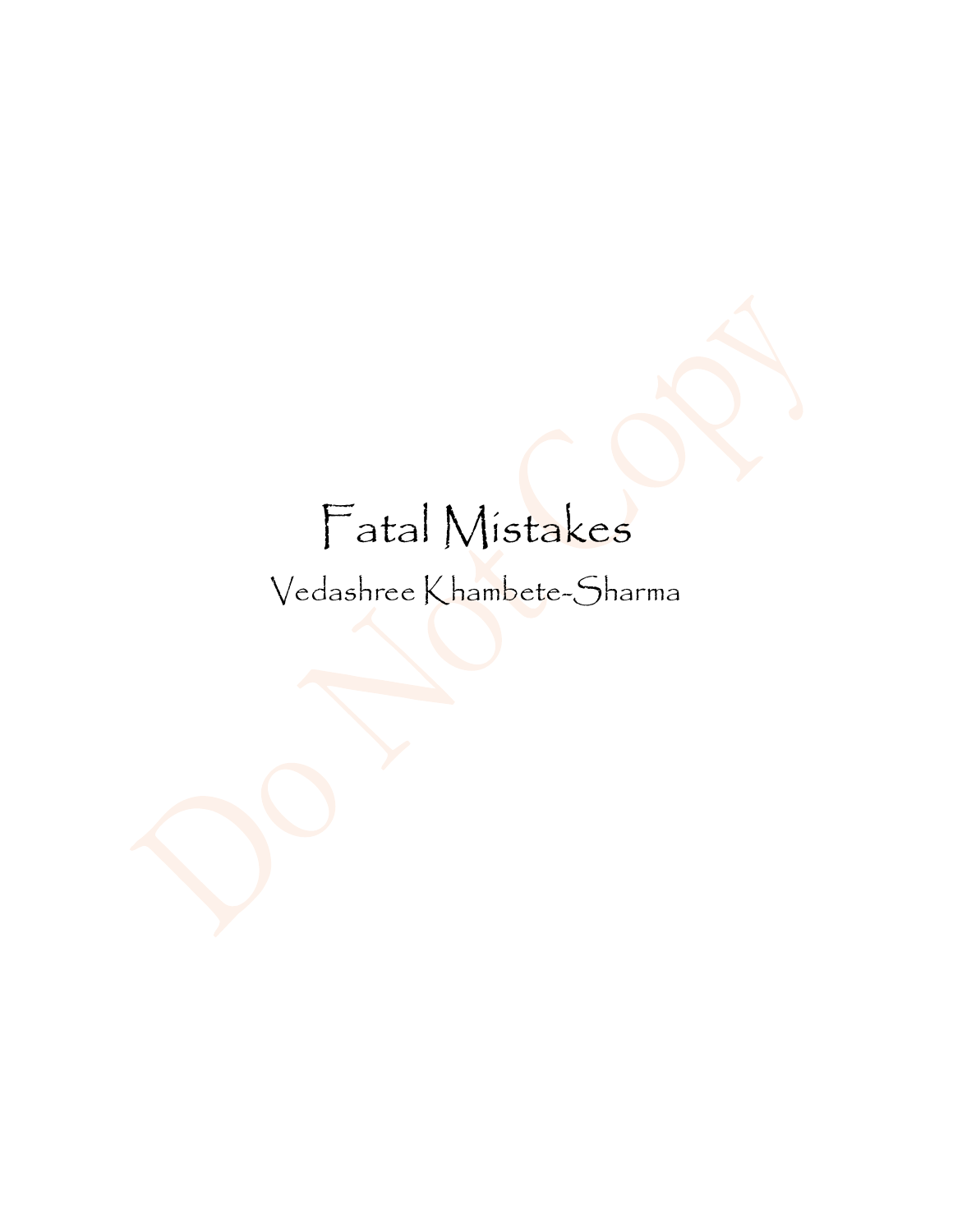First published in India in 2021 by HarperCollins *Publishers*  A-75, Sector 57, Noida, Uttar Pradesh 201301, India www.harpercollins.co.in 2 4 6 8 10 9 7 5 3 1

Copyright © Vedashree Khambete-Sharma 2021 P-ISBN - 978-93-5422-709-7

E-ISBN - 978-93-5422-626-7

This is a work of fiction and all characters and incidents described in this book are the product of the author's imagination. Any

resemblance to actual persons, living or dead, is entirely coincidental.

Vedashree Khambete-Sharma asserts the moral right

to be identified as the author of this work.

All rights reserved. No part of this publication may be reproduced,

stored in a retrieval system, or transmitted, in any form or by any means,

electronic, mechanical, photocopying, recording or otherwise,

without the prior permission of the publishers.

Typeset in 11/14.2 Warnock Pro at

Manipal Digital Systems, Manipal

Printed and bound at

Thomson Press (India) Ltd

EBURY PRESSUSA | Canada | UK | Ireland | AustraliaNew Zealand | India | South Africa | ChinaEbury Press is part of the Penguin Random House group of companies whose addresses can be found at global.penguinrandomhouse.comPublished by Penguin Random House India Pvt. Ltd7th Floor, Infinity Tower C, DLF Cyber City,Gurgaon 122 002, Haryana, IndiaFirst published in Ebury Press by Penguin Random House India 2017Copyright © Novoneel Chakraborty 2017All rights reserved10 9 8 7 6 5 4 3 2This is a work of fiction. Names, characters, places and incidents are either the product of the author's imagination or are used fictitiously and any resemblance to any actual person, living or dead, events or locales is entirely coincidental.ISBN 9780143427506Typeset in Requiem Text by Manipal Digital Systems, ManipalPrinted at Thomson Press India Ltd, New DelhiThis book is sold subject to the condition that it shall not, by way of trade or otherwise, be lent, resold, hired out, or otherwise circulated without the publisher's prior consent in any form of binding or cover other than that in which it is published and without a similar condition including this condition being imposed on the subsequent purchaser.www.penguin.co.inForever Is True.indd 49/7/2017 2:17:38 PM This book is produced from independently certified FSC® paper to ensure responsible forest management.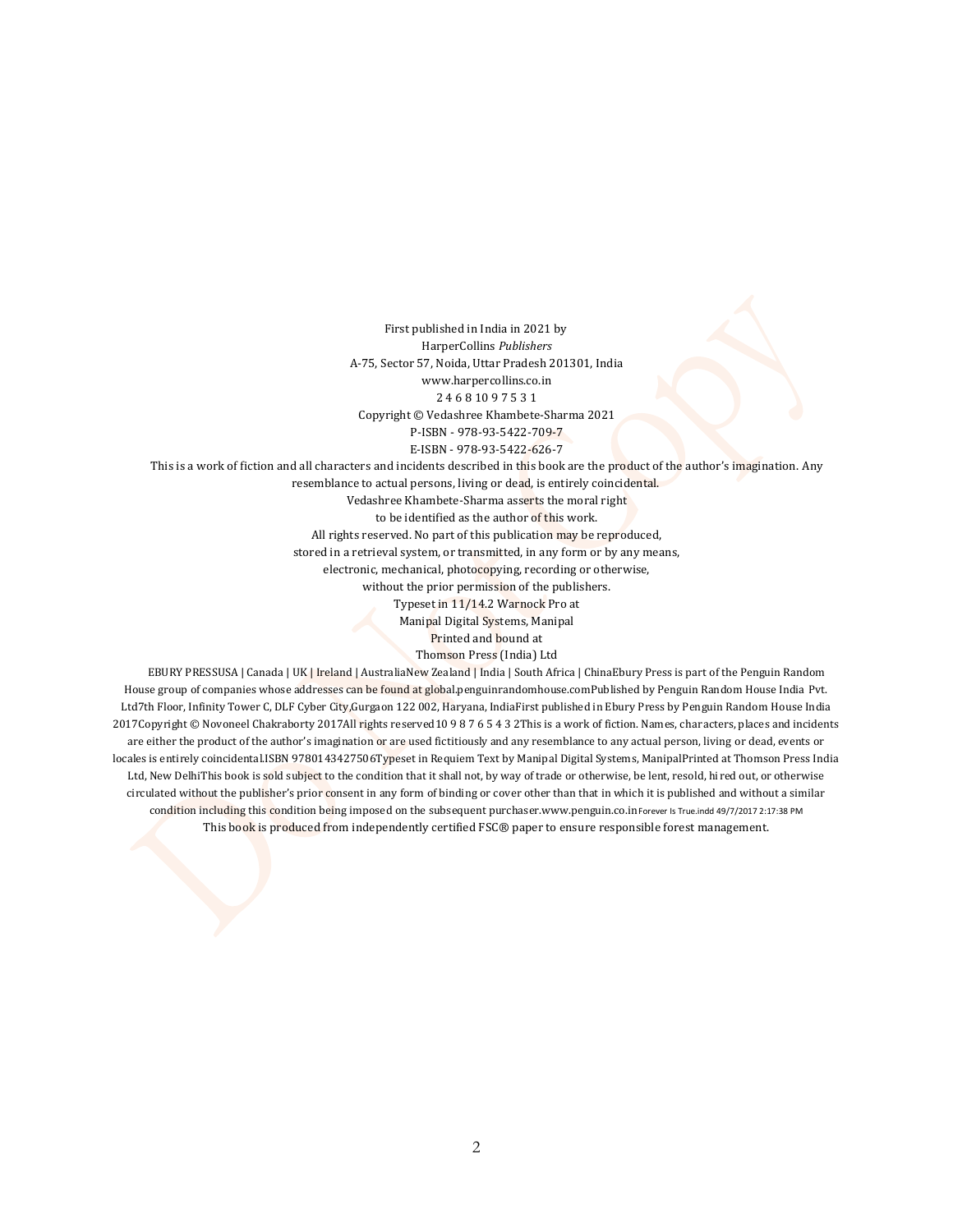*'There is no justice. There is just us.'*

*—Terry Pratchett,* Mort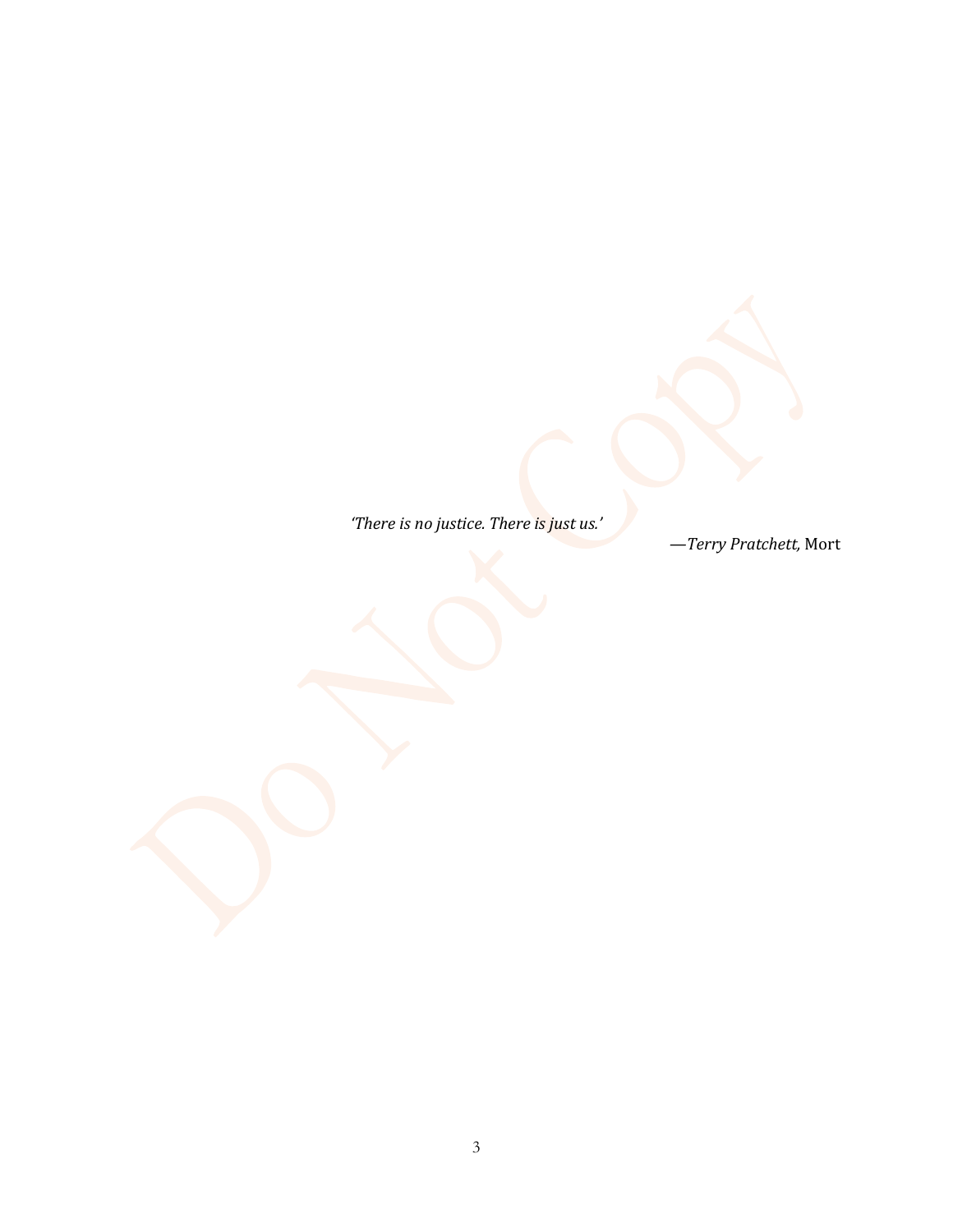*'They had it comin', they had it comin' They had it comin' all along I didn't do it, but if I'd done it How could you tell me that I was wrong?'*

*– Cellblock Tango,* Chicago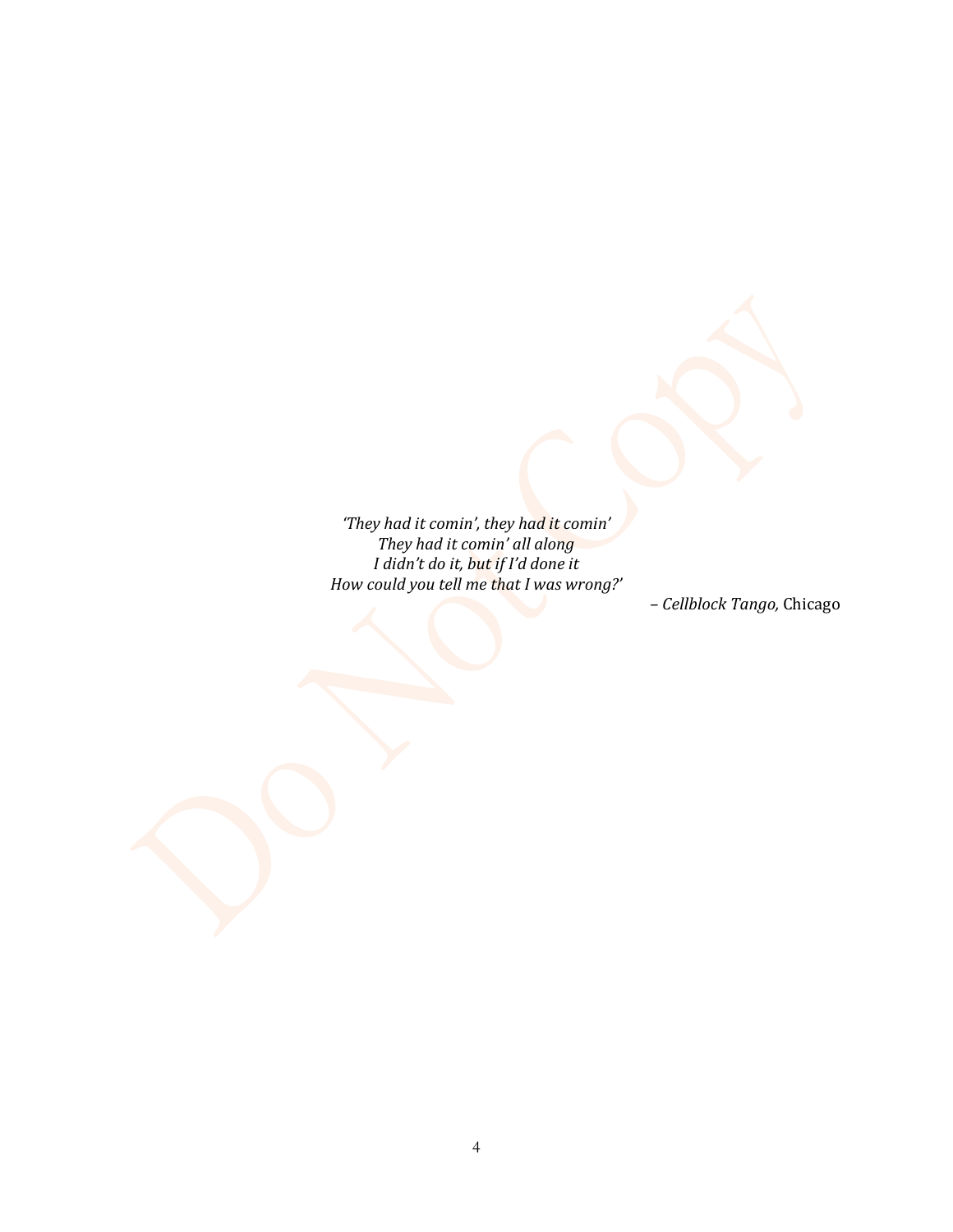*To angry women everywhere*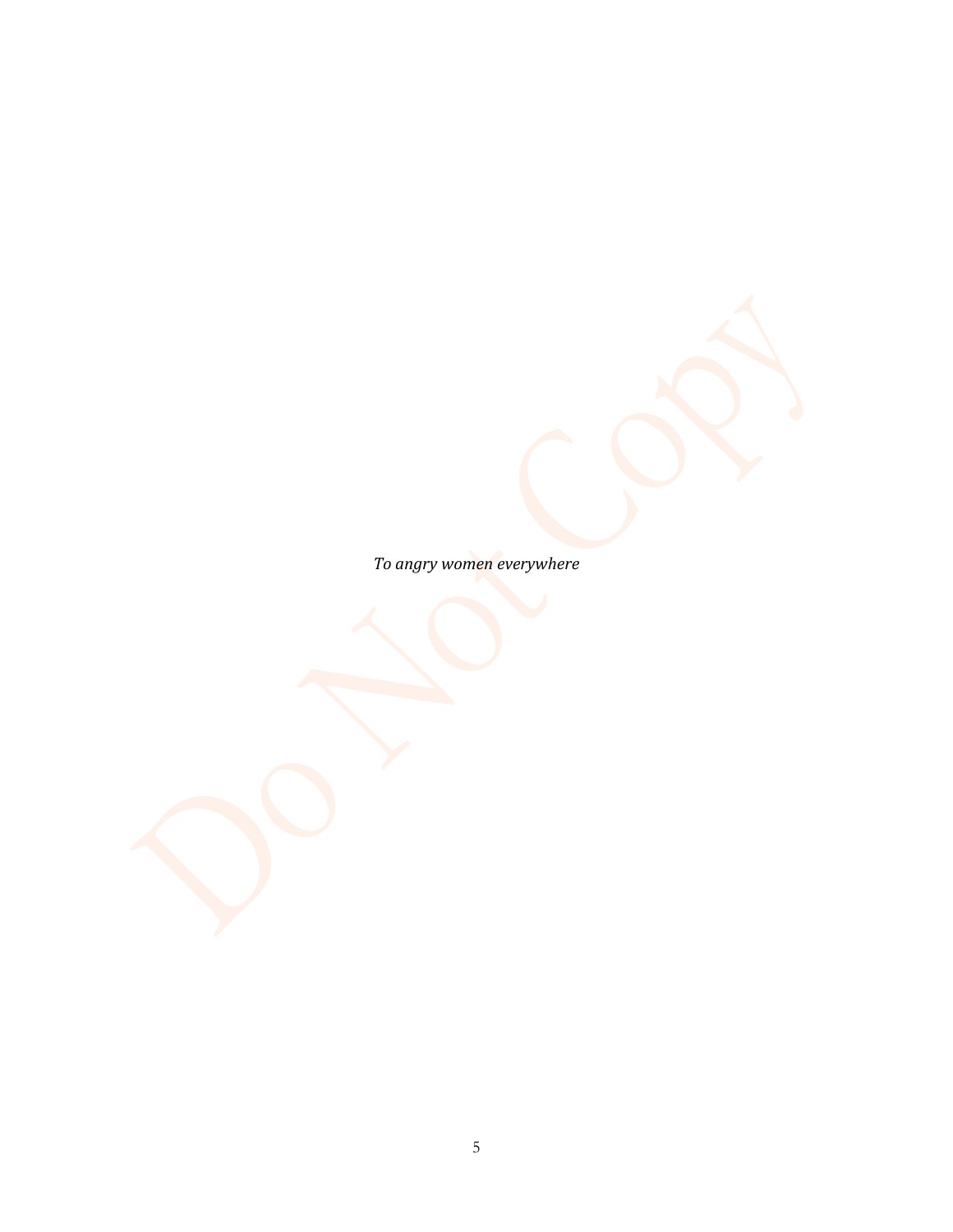## How to Read This Book

This book has footnotes. They are fun. Especially if you like asides that allow you to have a private

chuckle now and then. But not everyone enjoys footnotes. So, if you prefer to immerse yourself in the plot, get carried away by the protagonist's shenanigans, without having some omniscient narrator get into your head and whisper random shit, please, feel free to ignore them. Really, there is no obligation. Just pretend they're tweets from people you follow on Twitter but don't really knowknow. Or care about *at all*. It's cool. And now, to the story.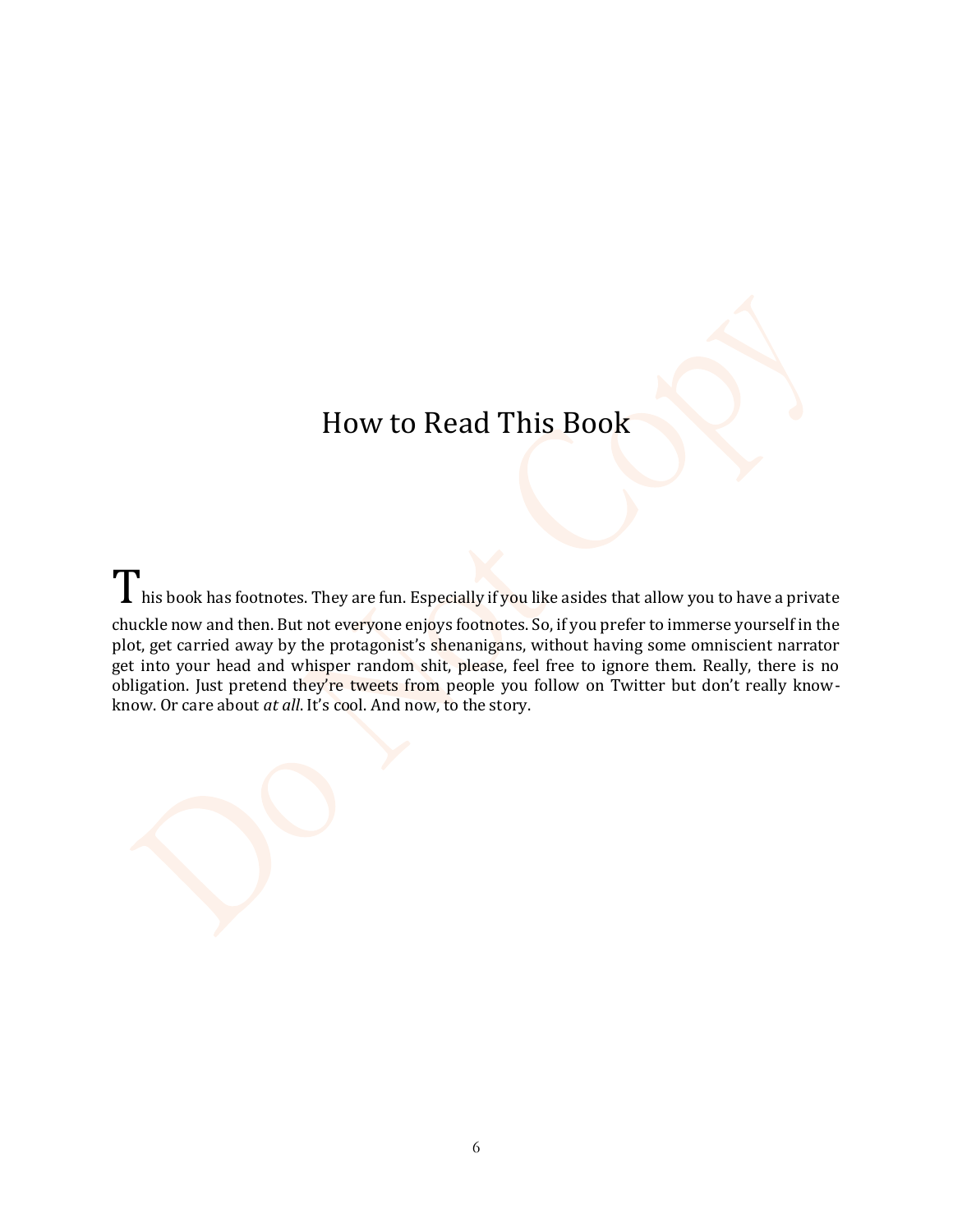## Prologue

1

There are a number of words that can describe a local train station in Mumbai. Loud is one. Utter fucking mess comes a close second.

But come evening and there's only one word that truly captures the ethos of a Mumbai railway station and that is 'frantic'. Because evening is when your average office-goer shuts his (or her) last file, flees to the station and joins thousands of others like him—or her—jostling into the closed confines of a minuscule train compartment. Which eventually takes them to a station from where they can crawl into the smaller confines of a rickshaw or a cab or the somewhat larger yet equally crowded enclosure called a BEST bus. Which then hurtles along a potholed road, threatening various spinal injuries before finally taking them home. Where they can then possibly drown their job stress in alcohol or the accepted equivalent—any one of the numerous comedy shows on primetime television.

The next morning, they make the same journey backwards—rickshaw/cab/bus to station to crammed train compartment to another station, like so many human ping-pong balls hurtling along the railway line.

Bandra station isn't the worst of the lot. That dubious honour can probably be shared by Dadar and Chhatrapati Shivaji Terminus, or CST as it is known. Both are huge, and play host to all manner of trains: the slow, the fast, the ones headed out of the city. CST gets Central and Harbour line passengers, but Dadar levels up further, having Western line trains passing through it as well. Add to that the bonus mob of people heading into or out of the city and the result is utter chaos in both places.

No, Bandra isn't the worst by far. With its Victorian Gothic-style facade and high ceilings, it has the air of a colonial gentleman checking his pocket-watch in exasperation, waiting for the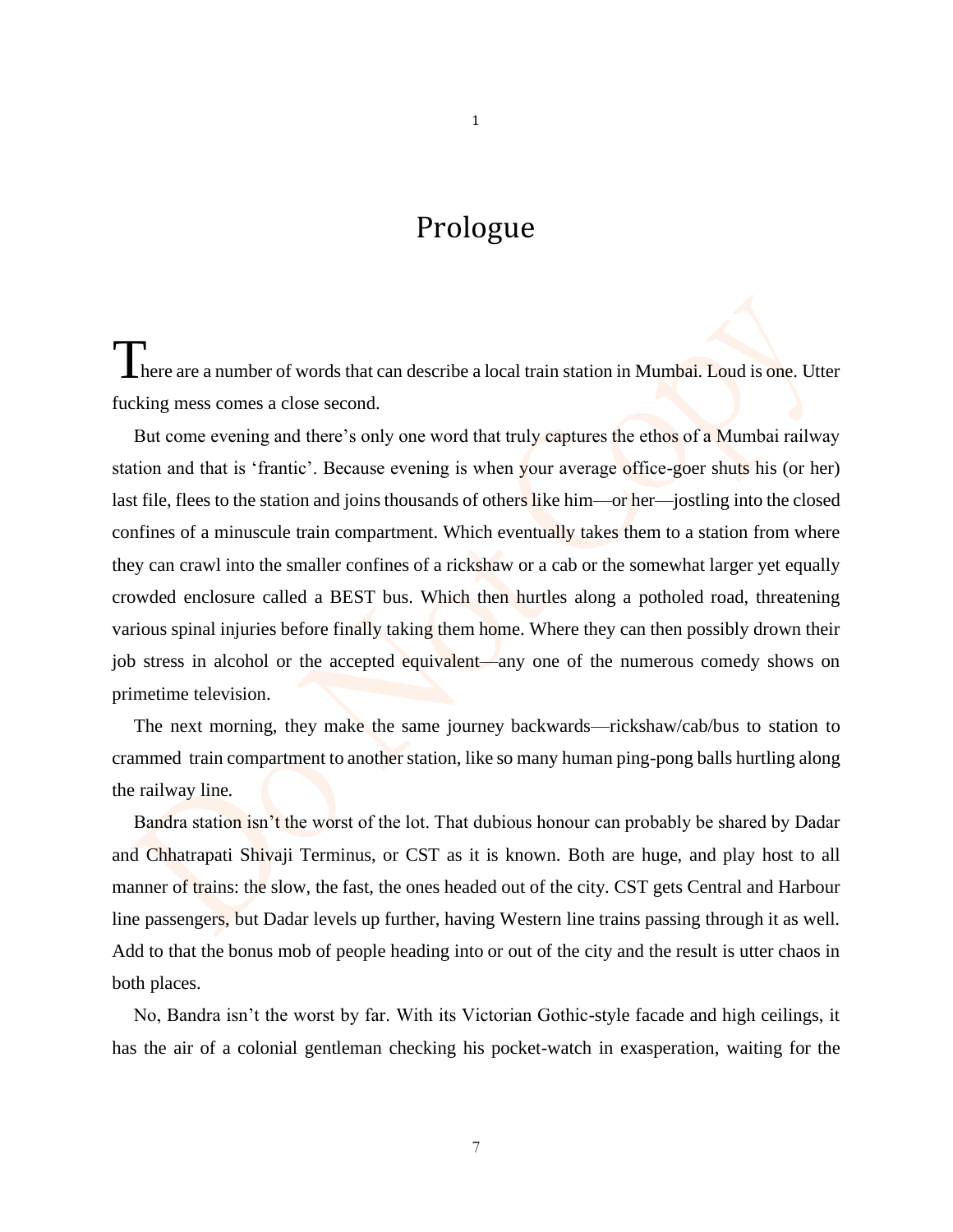insanity around him to die down. And perhaps it does, in those hours when it's so late it's almost early. At 6.30 p.m. on a weekday, however, it remains, like every other station, frantic.

As was Viral Patel that evening. He stood at the edge of platform number four on the Western line of Bandra station, waiting for a train to get back home. Inside his smart black backpack was a laptop with a PowerPoint presentation, to which his boss had suggested at least thirty-seven changes, 'to be done before you come in tomorrow, thanks very much'. The asshole. It would take him at least two hours to do this from home, so it would be great if he reached home really quickly, but did they care? Did the Western Railway actually give a fuck? No. They did not. Virar fast, after Virar fast, after Bhayandar fast and now, what, an out-of-station train? Oh, come on.

It was the Flying Ranee to Surat. Gujarat. Now that was a state to start over in. The economy was booming, the infrastructure actually existed, instead of pretending to, like this sorry lot here. And it was the one place in India nobody would call him Vairuhl instead of Veeruhl. Still, at least he wasn't named Anal, thank God.

He clicked his tongue and looked at the digital indicator, which displayed the time the next train was due. Ten minutes. Ten minutes! He could've caught three Borivali fast locals in that much time! There was nothing to do but look around at ... Oh, look, there were the usual women waiting to board the ladies' first-class compartment. They'd do. Except there seemed to be a madwoman among them today. Was it OK to call her that? he wondered. Wasn't it all 'mentally challenged' and 'psychologically unable' or whatever these days? The woman seemed too bedraggled to qualify for such fancy terms. She was old but looked older, in her grimy blouse and tattered saree as she sat splay-legged on the platform floor, right in the middle of the crowd of commuters. She stared straight ahead and muttered to herself, a constant barrage of sub-decibel nonsense. She wasn't begging or anything, but the women were carefully ignoring her anyway. Everybody was, except one young Sikh boy, who crouched next to her and gently murmured something. Probably asking her to push off, Viral thought. Till they both looked right at him for a minute. What the hell? Viral looked away. The woman reminded him of his mom. She had the same disapproving expression in her eyes.

He glanced at his watch. 6.36.

'Passengers on platform number four are requested to step away from the platform. A fast train is passing.'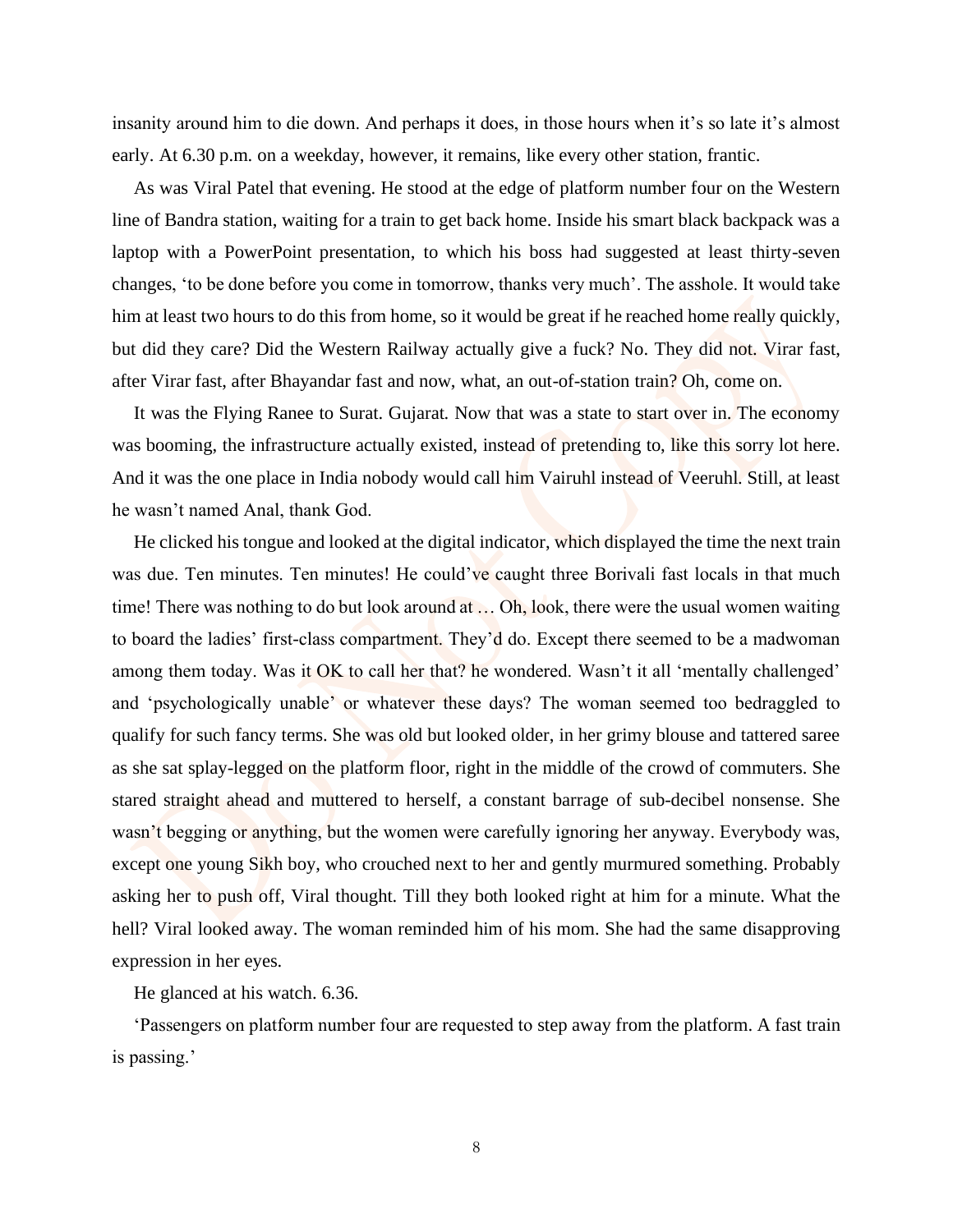The railway announcer was female today. She sounded bored, mechanical, practically comatose. But coherent, which was more than you could say for the male announcer, who, according to Viral, could be talking about his sex life for all anybody could make out.

He took a step back from the platform and checked his phone as it buzzed. A new text from his boss telling him the presentation could be submitted by lunch. Finally, Viral thought, some saving grace to the day. The shrill horn of the oncoming train announced its arrival and for the first time that day, Viral felt his spirits lift.

And then, to his utter surprise, the madwoman came charging at him and pushed him off the platform.

Straight into the path of the Flying Ranee that was speeding down the rails.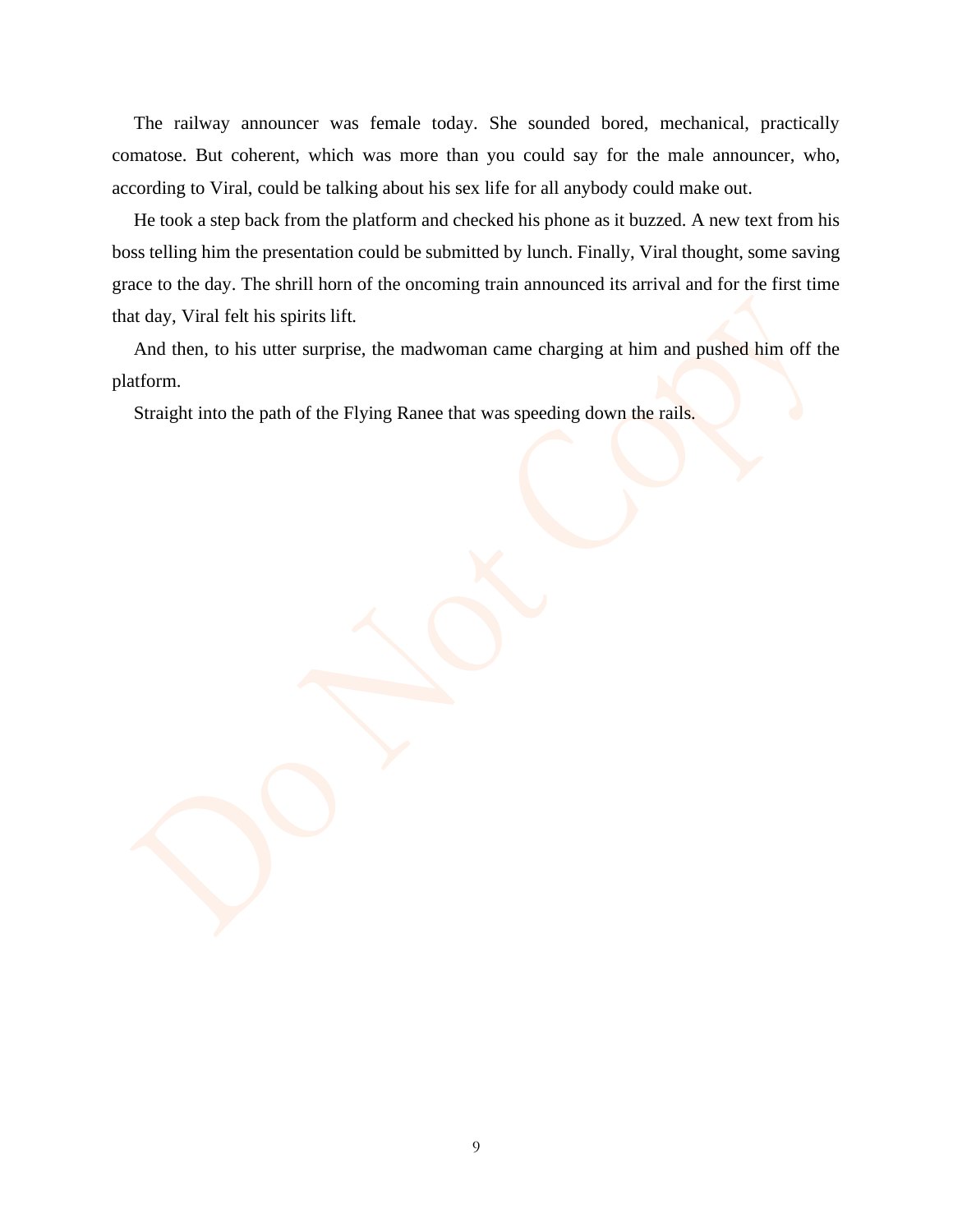## One

H<sub>E</sub> ow is it, Avantika Pandit thought, that nobody has discovered what bastards Thursdays are. There you are, hating Monday and Wednesday, ignoring Tuesday and its middle-child self-esteemissues, winking back at Flirty Friday. And all the while, this jackass, Thursday, is just whistling a merry tune, as it casually removes the pin from the grenade it's holding. Hindenburg disaster? Thursday. Malaysia Flight 17 disappears? Thursday. When is Corn and Peas the Sub of the Day? Fucking Thursday. Nothing good ever happened on a Thursday.

Today was a Thursday. And nothing good was happening in the cabin of Nathan Alvares, the chief editor of *The Mumbai Daily*. Which wouldn't have been a problem, except that was where Avantika was currently standing. And being yelled at by said editor. And for what? It wasn't as if she had done anything illegal. Was exploring a different angle for a potential scoop such a bad thing? Clearly, in Nathan's book it was, else she wouldn't be standing here in his cabin, next to her colleague and friend Uday Desai, at the receiving end of yet another lecture. They weren't alone either. She stole a look at the old woman sitting in the chair opposite Nathan.

Asha Bhise sat with her back ramrod straight and an expression of furious dislike on her face, arthritic fingers clenched into fists in her lap. Avantika had first met her a few days ago at the GSB Mandal's rangoli competition, with her granddaughter Prajakta. Now as she watched the grandmother turn passive aggression into an art form, Avantika pitied the girl. Prajakta was fifteen, bright, quite talented at rangoli ... well, she herself wasn't an expert judge or anything, but the pattern the girl had made at the competition had seemed pretty enough ... she was willing to talk about her classmate's suicide and—

'…a *minor*!' Nathan's words crashed through her thoughts, 'You both *know* we don't talk to children if their parents aren't present and …'

'I had told her,' the woman's English had a strong Marathi lilt, as she threw a dirty look Avantika's way, 'I had told her at that competition only, not to ask Prajakta anything about that … that *horrible* affair, but did she listen? No!'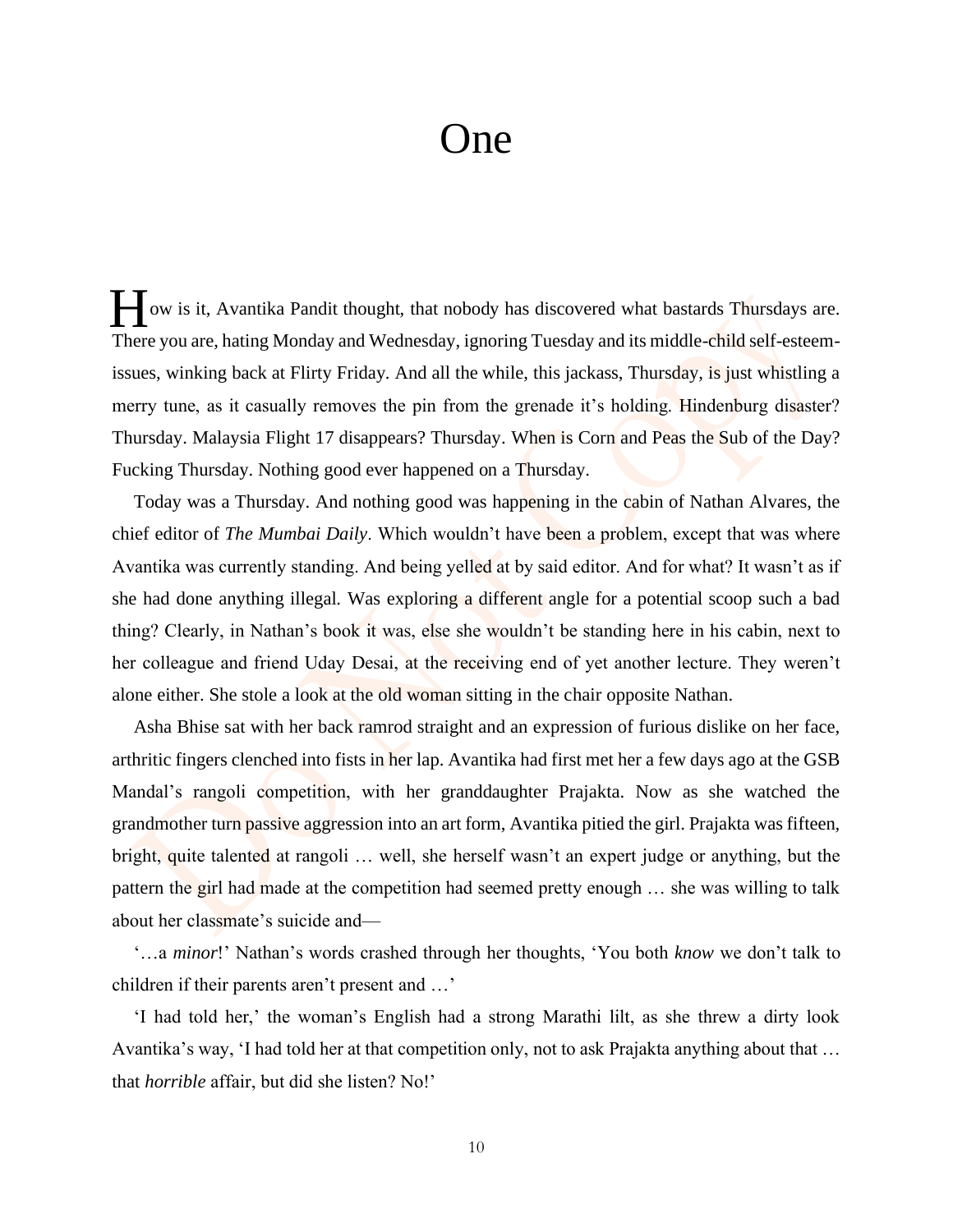Well, yeah, but Prajakta didn't mind, na, Avantika wanted to say. And if what she had told her and Uday about the boy and his friends was true … If only this dragon lady hadn't popped up at the park the next day when they were talking to Prajakta, they would've got so much more. Avantika had been taken aback to see the old woman 'taking rounds' in the park at the precise moment Prajakta was getting to the good part. Almost as if the woman had decided to follow her fifteen-year-old granddaughter to see what she was up to behind her family's back. But she kept her thoughts to herself till Nathan led the woman out of his cabin, apologising and assuring her this kind of thing wouldn't happen again. Then she turned to Uday, who was standing next to her, his hands behind his back. The pose made him look more like a schoolboy than ever. A worried schoolboy, going by his expression.

'So … now what?' Avantika asked him, but the answer came before he could open his mouth.

'Now … you can start explaining to me what the hell you were thinking,' Nathan growled, shutting the cabin door and returning to his seat in angry strides.

'I—' Avantika began.

'I was talking to Uday,' Nathan snapped, pulling his chair roughly by its arms as he sat down in it. His expression was stormy.

'I'm sorry, Nathan … I should've …' Uday looked utterly crushed and Avantika felt a pang of sympathy for her friend.

'First, you involve *her* in the story without telling me,' Nathan counted off on his fingers. 'Second, you accost a child in a park, asking her about her friend's suicide. And you do this when her grandmom has categorically told you not to. What is going on, Uday? You're one of my most responsible guys, what the hell are you doing, pulling crap like this?'

'It wasn't his fault,' Avantika said. 'I told him … See, I got the feeling that—'

'Of course! Of *course,* you told him, Pandit, who else could possibly engineer something this utterly idiotic? And I bet you had a good reason for it, too. Right?'

Avantika gulped. Nathan's voice was dangerously casual and when he descended from flaming anger to sweet sarcasm like this, the only sensible response was to run for your life.

'See, when I met Prajakta at that competition,' *an absurd event which* you *made me cover, by the way,* Avantika added mentally, 'she told me that the boy who committed suicide was actually the ring-leader of a gang of bullies, who routinely eve-teased girls. I thought, maybe there's more to the suicide than we know, so …'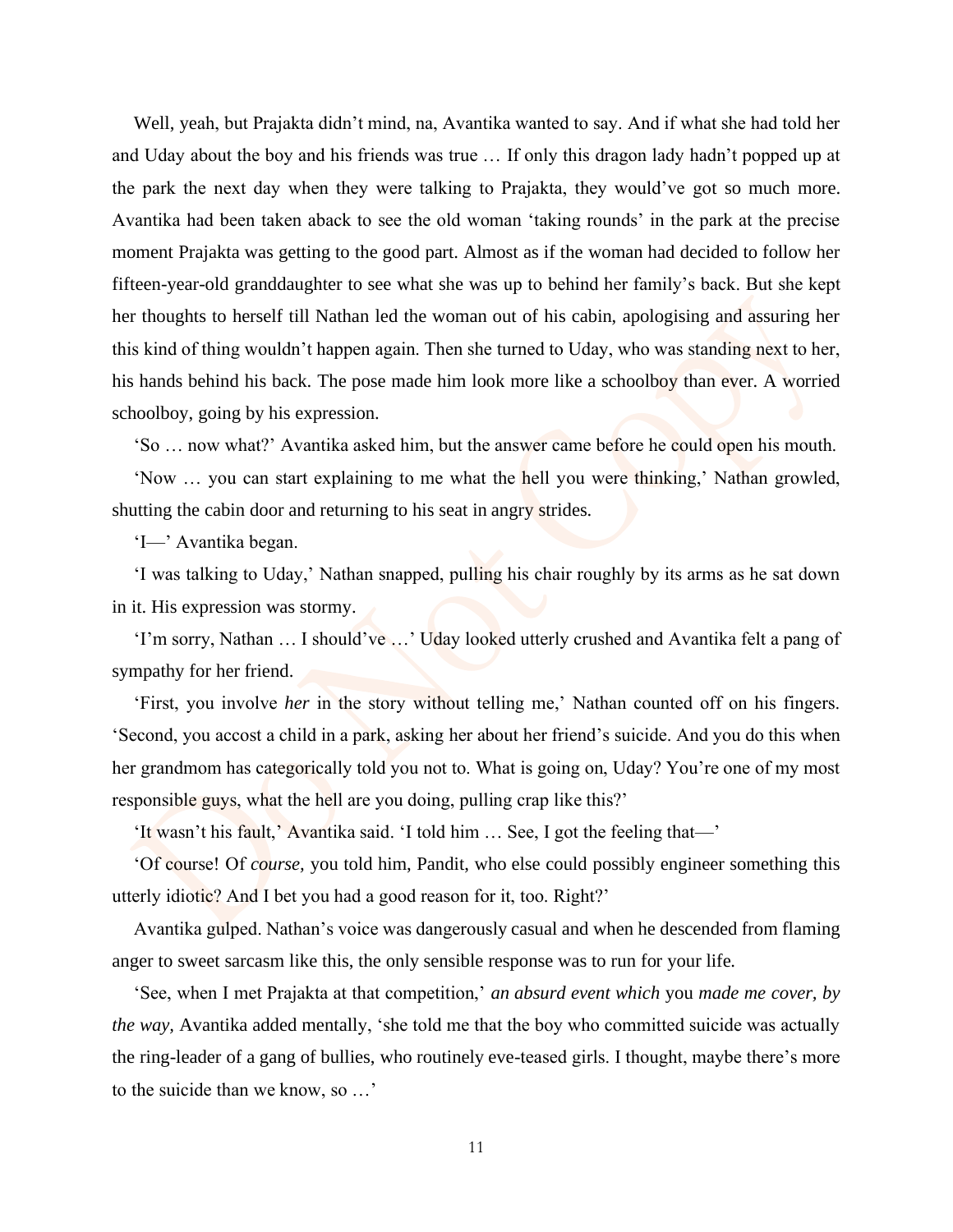'So, you thought ethics, bah, who needs them?' Nathan said.

'*No*, I thought we could ask her who his friends were and …'

'And talk to *them* without their parents' permission?'

'Look, Nathan, I don't see what the big deal is. Nobody got hurt, everything is fine, only the grandmom is annoyed. If you ask me, she's probably just pissed we didn't listen to her. That or the fact that she didn't win that rangoli competition. But I don't blame her, Prajakta told me she has arthritis, her fingers can't bend like they used to and—'

She stopped as Nathan took a deep breath and leaned back in his chair.

'No, you're right, Pandit, you're absolutely right,' he said. 'You *don't* see what the big deal is. Tell me something, you felt there was more to this suicide, right? So ... do you think it could be a murder?' He looked questioningly at both of them.

'I don't … I … maybe …' Avantika shrugged.

'And if it's a murder, then whoever committed it, how do you think they'll feel when they find out some kid has been talking to a reporter, because of which this whole suicide they staged will now come under investigation? Hmm?'

Avantika blinked.

'Erm …'

'No, wait, my mistake; you didn't think about this, did you?'

'Not really,' she said in a small voice.

'What about you, Uday? Did *you* think about it or did you just let Pandit take over the driver's seat while you went along for the ride?'

'It won't happen again, Nathan,' Uday said slowly, not meeting his boss's eyes. 'I shouldn't have let it come to this. I'm really sorry.'

Nathan looked away and when he spoke again, his voice had softened a bit.

'Fine. Let me tell you what's going to happen now. Uday, you're going to handle this suicide story alone, like you were meant to—'

'But, Nathan, I—' Avantika said.

'You, Pandit, are going to shut up and do the assignments I give you. Is that understood?'

'But—'

'It's a yes or no question.'

'Yes, but I wanted to cover crime! I thought after … after…' she faltered.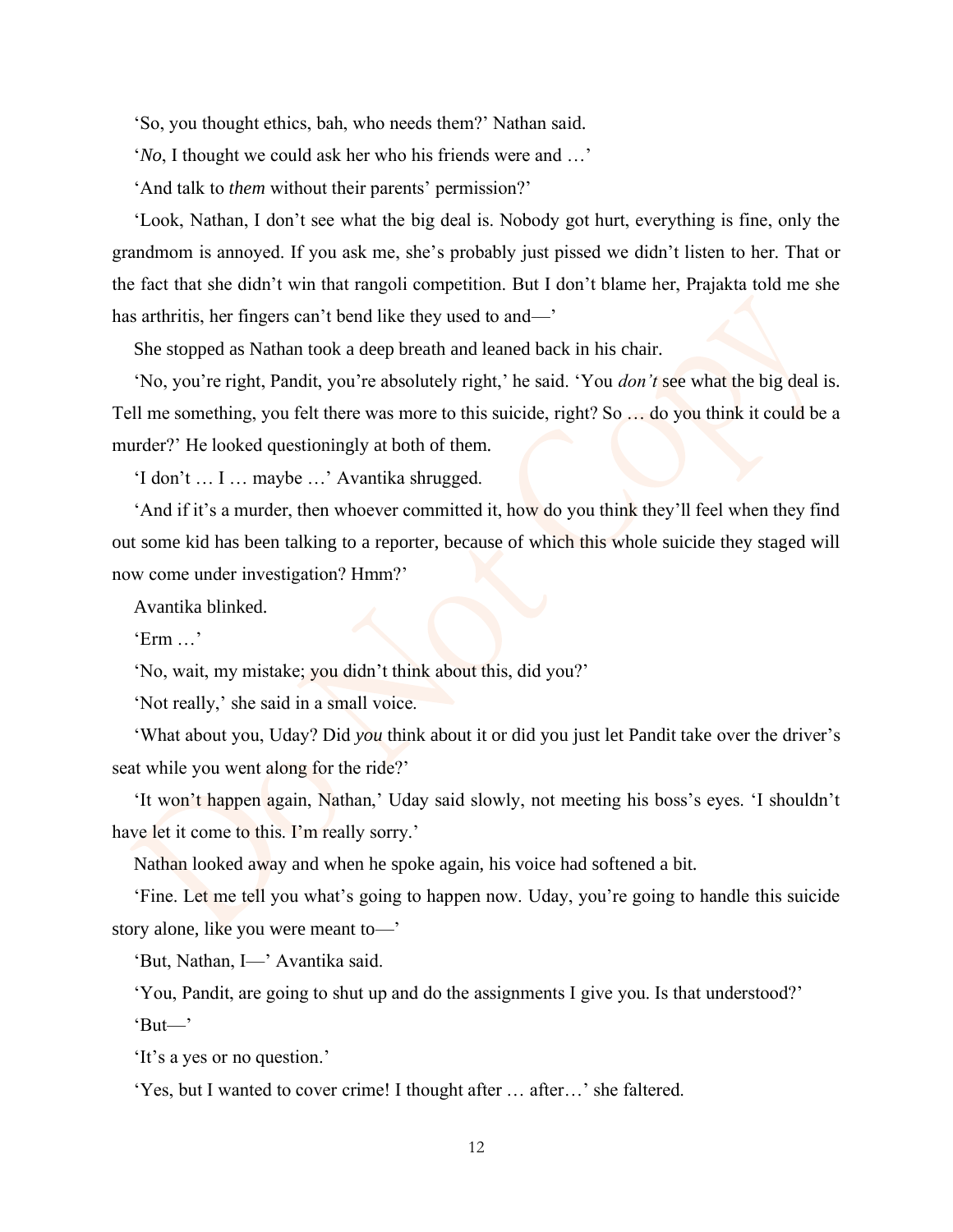Nathan raised his eyebrows. 'After?' he asked.

'After the ward-boy autopsy story …'

'Oh, so you think because you reported *one* story that wasn't a feature you're qualified to report on crime?'

It was a great story, she wanted to yell, none of the other papers covered it! It was an exclusive that made the authorities sit up and ask why the fuck ward boys were doing post mortems in a government hospital! And by the

way, it's not like I haven't covered real news before landing up at your precious newspaper! She took a deep breath.

'Look, I—' she said instead.

'Let me summarize what just happened here, Pandit.' Nathan glared at her. 'You jumped on a story assigned to another reporter instead of passing him the lead you had found. You then did something just plain wrong from a journalistic point of view. And you did it with absolutely zero regard for any of the people involved. You know what that tells me?'

*Something unflattering about me*, Avantika thought, but held her tongue.

'It tells me you're impulsive and reckless. Not great survival traits for a crime reporter.'

*Bingo,* Avantika thought miserably.

'Do I think you can cover crime? Maybe. Someday. But it sure as hell isn't today. So now Uday can go do his job without you making him forget the difference between right and wrong, and you …,' he handed her a sheet of A4, 'can write a story on this.'

Avantika took the sheet with misgivings. A quick glance confirmed her suspicions.

'But—' she began, ignoring the frantic waving from her survival instinct.

'Have you finished the spy-gadget piece?' Nathan demanded.

'Almost, I …'

'Good. Knock it off, then do this. And now get back to work, you two.'

'A waste-management farm,' she said to Uday, disgusted, once they were outside Nathan's cabin. 'The glories of garbage and the beauty of biogas. As if Top 10 Gadgets for Would-Be Spies wasn't bad enough.'

Bloody Nasir, she thought. The fool had pitched the story to Nathan, knowing full well that anything with a 'top 10' was like catnip to the chief editor, who had taken it into his head that his newspaper needed to appeal to a younger readership, in order to stay afloat. Enter *Spy Wars 4*, the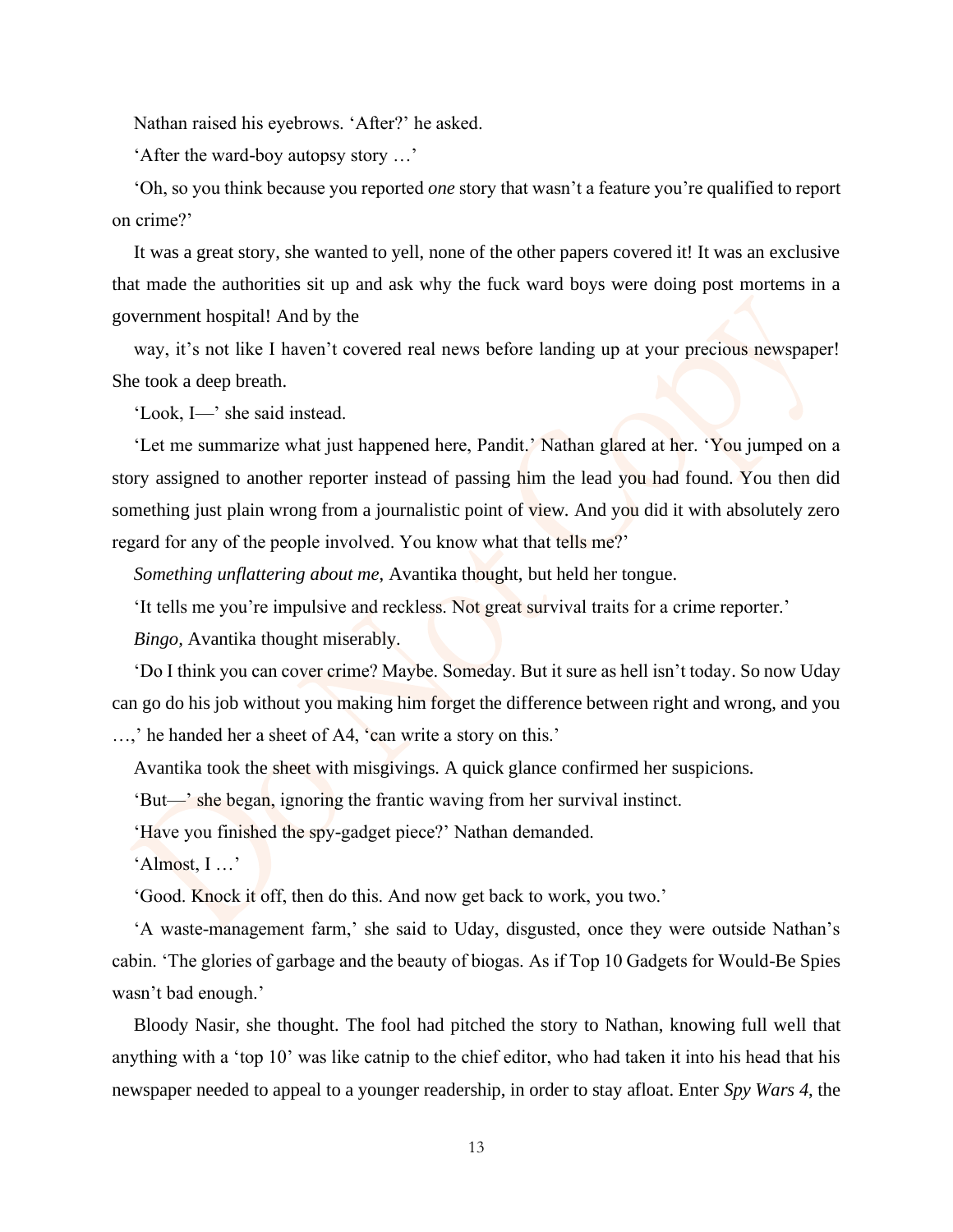latest in a movie franchise that people with no understanding of how real spies worked called 'Thrilling! Accurate! A must-watch!' Nasir had pitched his piece saying it would be topical and Nathan had green lighted it, assuming all younger readers were the kind of nerdboys who'd lap it up. Only for Nasir to be then laid up in bed with malaria and the story passing on to Avantika, who was now calculating the odds of time travel being invented this week, so she could go back in time and kill the person who invented listicles. She turned to Uday, hoping for sympathy, or more realistically, a laugh at her expense. But Uday stayed quiet.

'Didn't you hear me?' she nudged his elbow. 'I'm going to cover a place that'll probably smell like the inside of a fish …'

'Yeah, whatever,' he muttered, walking towards his desk.

'What's up with *you*? I mean, I know it wasn't exactly a party in there but—'

'He's disappointed in me, Avantika!' Uday snapped. 'Do you not get that?'

Avantika was taken aback.

'I … do, but …' she stammered.

'But what? It doesn't matter? It matters to me, OK? I've been here five years and that's the first time Nathan has talked to me like that!'

'Hey, I'm sorry about that but—'

'Are you? You don't *seem* sorry.'

'What the hell, man?' she said. 'You're acting like it's my fault …'

'Isn't it?' Uday hissed. 'Whose idea was it to go meet that girl in that park?'

'You didn't have to agree to it!'

'No, I didn't! But you shouldn't have suggested it in the first place.'

Avantika's eyes widened. She took a step backwards out of sheer outrage. Uday hadn't shown any qualms while listening to Prajakta Bhise recount how Tushar Prasad was a dick and the rumours that had flown through All Bless High School about why that girl dropped out of school. But now he was acting as if—

'Oh! So, what, this is all my fault?' she spluttered. 'Is that what you're saying?'

Uday held out a hand as if to stop her.

'Nathan's right,' he said softly, his chest rising and falling as he struggled to control his emotions. 'I should just go do my job and not let you distract me.'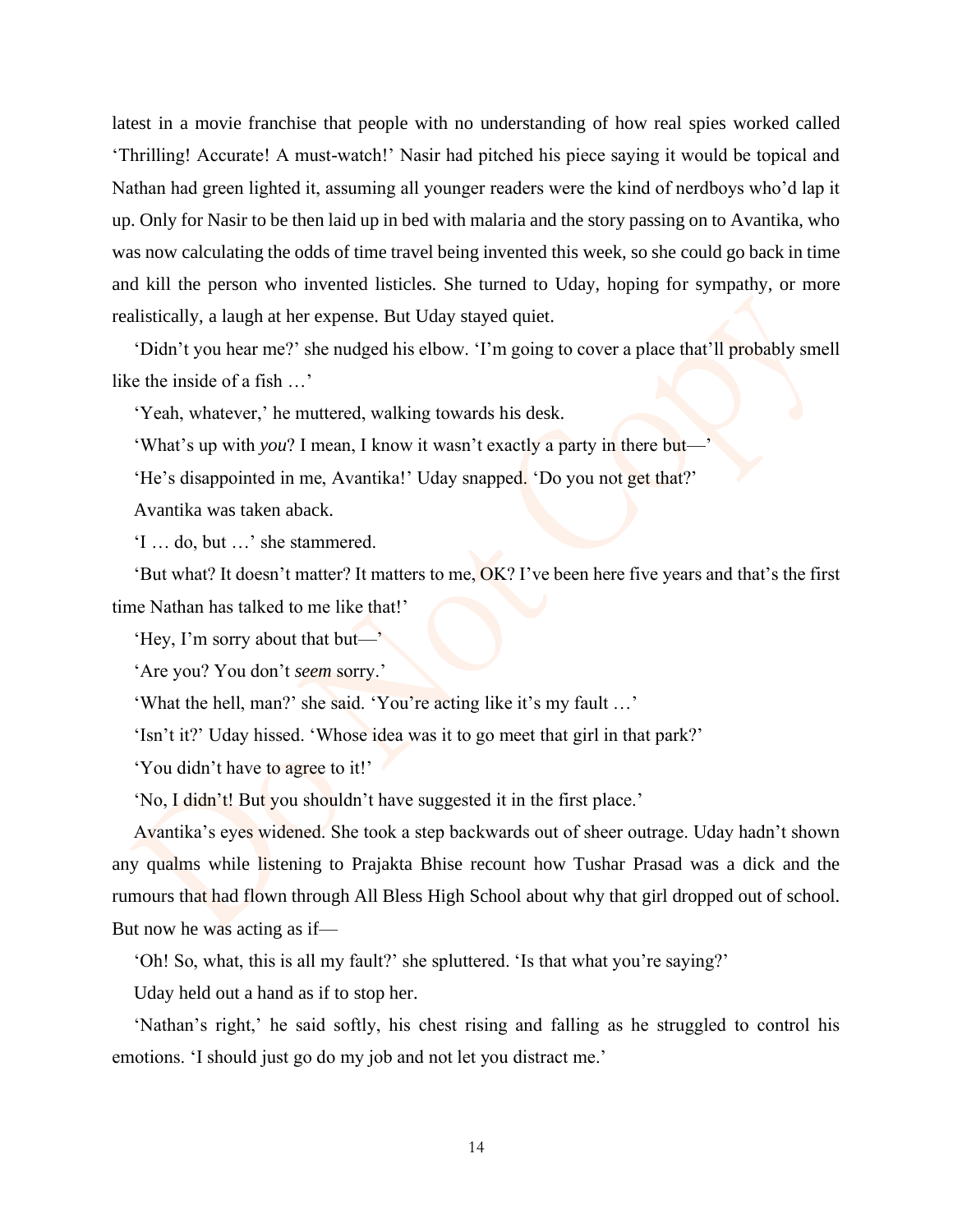He walked away, leaving Avantika standing with her mouth open. *What the hell just happened?*  she asked herself. But before she could even frame an answer, her phone buzzed. She looked at the screen. Incoming call from Aai. She answered.

'Avanti? That photo na …' her mother's voice sounded in her ear.

She rolled her eyes. Ah yes, the photograph. One of the many that had found their way into her inbox since her father had decided it was unacceptable to have an unmarried daughter in his house. Ignoring the lot of them clearly wasn't working.

'Aai, tell Baba this is not a good time to discuss boys with me.'

'What? Arré, no, no. Sapna's picture. Remember?'

'Who?'

Her mother clicked her tongue.

'Sapna? Radha's daughter? You had put the missing ad in your paper?'

'Oh, right, right,' Avantika said, pinching the bridge of her nose. 'What's the problem?'

'She hasn't heard anything from anyone yet, so I was wondering if we should put the ad again. Maybe someone will see and …'

Avantika listened to her mother's voice as she tried to remember what the maid's daughter looked like. She vaguely remembered Sapna as a cheerful, skinny girl who had come over once to draw mehendi on her hands before a friend's wedding. The only other time she had actually met her was when she had come home with Radha to give them pedhas after passing her SSC Board exams. When Aai had asked her what she planned to do next, she had shyly confessed that she wanted to do a beautician's course and start her own beauty parlour someday.

When news of her going missing had reached them, Avantika's mom had asked if anything had troubled her at home, anything that might have made her run away, but Radha had turned down the idea. She had gone to the police two whole days after her daughter failed to return home, a genius-level move, Avantika thought, when she'd first heard. What kind of mother doesn't report a missing daughter for forty-eight hours, she had asked. The kind that thinks twice before involving the police in her troubles, her mother had replied with a glare. The police had assured Radha that they were looking for Sapna, but with at least thirty-five people going missing every day in the city, Avantika didn't think Sapna's chances looked good. That was what she'd told her mom when the latter had first suggested she put a missing person ad in the *Mumbai Daily.* But Alka Pandit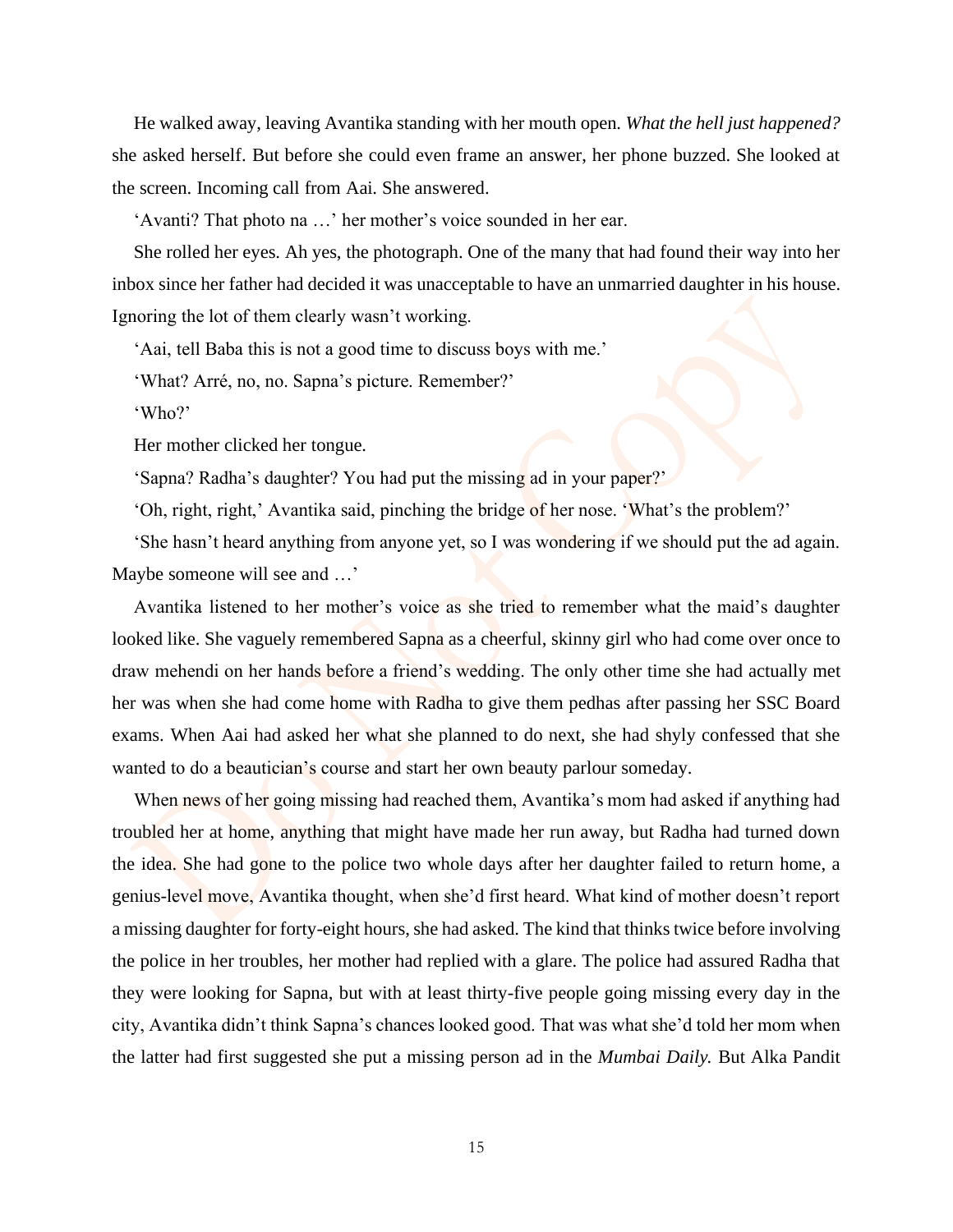had drawn herself to her full height of five feet three inches and asked what good it was to have a journalist for a daughter if she couldn't even help her own help.

So, despite knowing what she knew—that the likelihood of a teenage girl surviving alone on Mumbai's streets unharmed was microscopic, that the chances of finding someone who doesn't want to be found are marginal, that the search is exponentially tougher after the first forty-eight hours—Avantika had told her mom to send her Sapna's details along with a recent photo. The missing person ad had come out weeks ago and if there were no leads yet … But she knew better than to dampen the hopes of a mother—especially her own. She assured Aai that she'd get the ad out again. One call to the guy she knew in the Response Department to sort out the details, and she was free.

Free to dwell on the fact that in the matter of a single afternoon, she had got her best and possibly only friend into trouble and lost all the progress she had made with her editor in the past year. She glanced at Uday, hunched over his computer, frowning with concentration. She owed him her job and most of her mental health. She had almost dragged him into the mud with her, and for what? The chance to get her byline above an exposé? The chance to prove to Nathan that she had what it takes? Well, duh. She wasn't just going to give up on that. And she would do whatever it took to get her way, whether Nathan liked it or not. She'd just have to keep Uday out of her shenanigans, but he'd probably be thankful for that anyway.

The question was, where was she going to get her big scoop, now that she had been ordered off that suicide. It definitely wasn't going to be at—she glanced at the A4 sheet Nathan had handed her—Dharini Farm. A waste-management farm, she thought, shaking her head. Of all the things he could've asked her to write about, he had chosen this garbage. Literally. She sneaked a look at Nathan. She could see him through the glass panels of his cabin, talking on the phone, the worry lines on his face pronounced in the harsh fluorescent light. Perhaps she needed to lie low awhile, till he calmed down. Even if it meant visiting a farm that processed actual, physical shit. She was about to dial the number on the sheet to set up an appointment with the manager of the farm, when her phone buzzed. A text from an unknown number? She frowned as she read it:

10062019Kandivali help avntika mam do smthng pls

What the hell? Who was this? How did they have her number? And what the fuck did this mea— 'Hey, there.'

She knew that voice.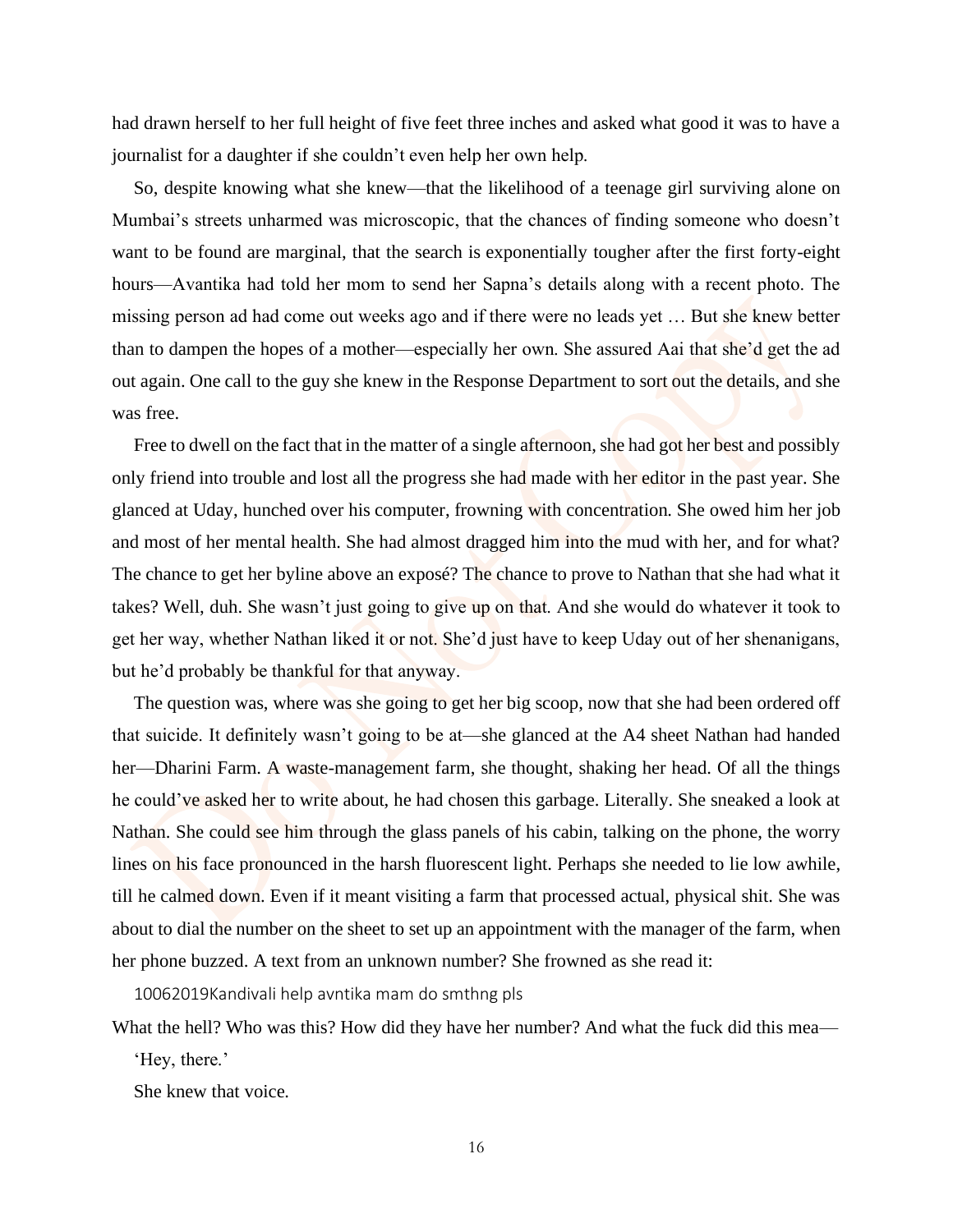'Go away,' she said, not looking up from the phone.

'I would, if I thought you were being serious,' Dhruv Juneja, ace photographer and one of the two heirs to the Juneja business empire, grinned as he sat down next to her.

'Oh, you think I'm not serious?' She raised her eyebrows. 'Very presumptuous of you.'

'God, I love it when you use long words!' he grinned. It was a nice grin, with the dimples and the twinkly eyes.

Avantika shook her head in amused exasperation.

'Do you mind, I'm trying to work,' she lied, trying not to smile.

'Sure, sure, just tell me when to pick you up.'

'What?!?'

'Nathan's asked me to go with you to take some pictures. At a … I'm not sure I heard it right, but it sounded like "waste farm"?'

'No, you heard right.' She scowled. 'Why can't Gupte come, though?'

*The Mumbai Daily*'s staff photographer was a veteran. Avantika got along with him in a way only two Maharashtrians with an unhealthy obsession for puran poli can.

'Down with malaria, I heard,' Dhruv said.

She cursed inwardly. Malaria. One good thundershower and Mumbai's puddles turned into crèches for mosquitoes. Who then joyfully flitted about spreading malaria, dengue and other delightful diseases through the city. Financial capital of the country my ass, she thought.

Aloud she said, 'Don't you have some crumbling buildings or something to take pictures of?

'I do,' he said, 'But I like a challenge. Focusing on anything, and garbage of all things, when *you're* around? That's going to be pretty damn challenging.'

She rolled her eyes at the compliment, although secretly she was pleased. When she had first heard that he was photographing forgotten parts of the city for a *Mumbai Daily* photo feature, she'd assumed he'd barely be in the office. Except every time she looked up, there he was, hovering around, saying things that made fluttery things happen in her chest. Which wasn't to say that he let his work slide or the pictures he turned in weren't good. They had a nostalgic quality to them, making you want to be in the place in the picture, at the time it was taken; and somehow that time seemed to be a long time ago. They blew her mind, those pictures. Not something she was going to admit to *him* in a hurry, though. She cleared her throat.